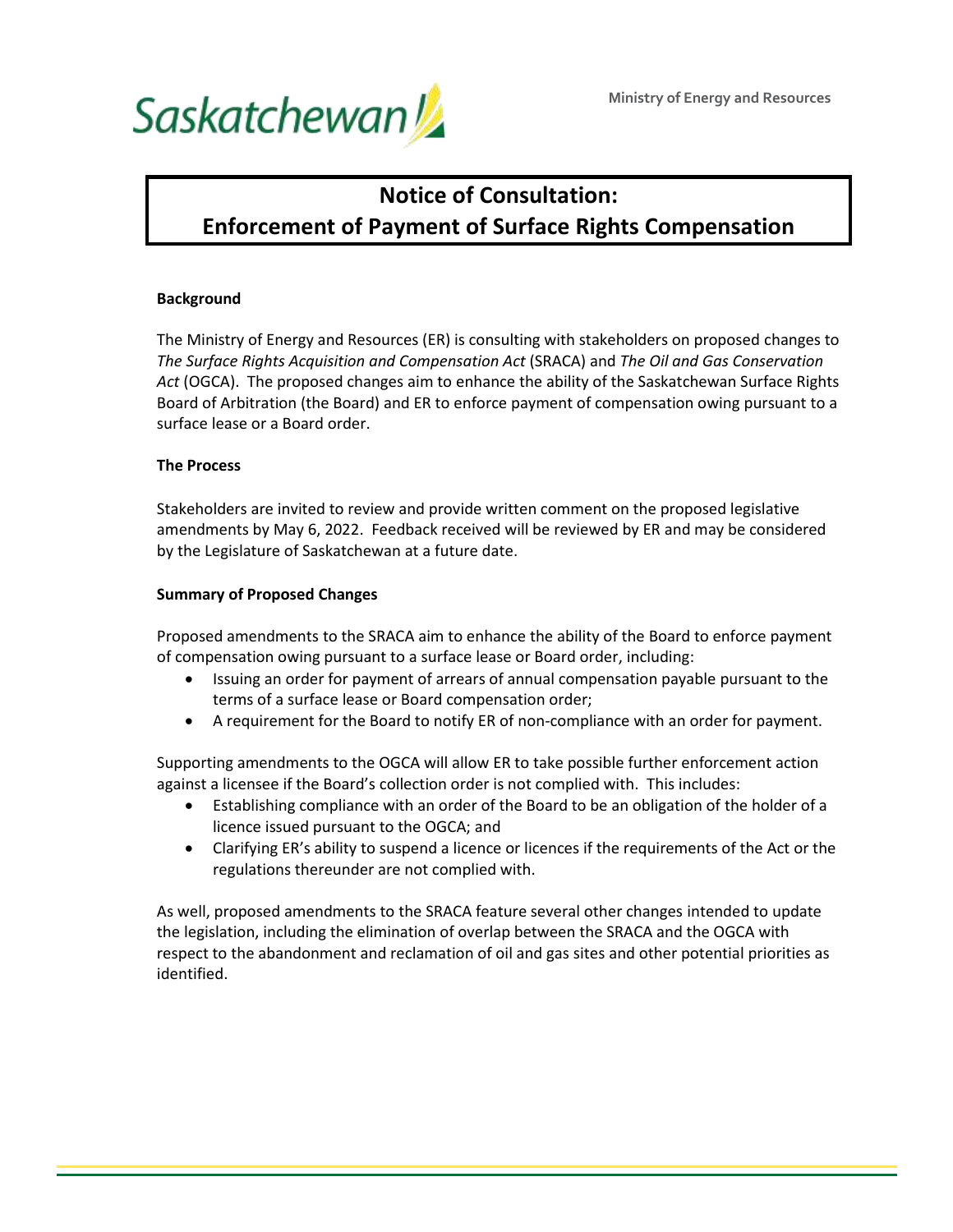**Ministry of Energy and Resources**



#### **Review of Proposed Legislative Changes**

ER is seeking written comments in relation to the above proposals. Further details on these proposals are attached to this notice in Appendix A.

Please direct any written comments or questions about the proposed changes to the ER Service Desk at [er.servicedesk@gov.sk.ca.](mailto:er.servicedesk@gov.sk.ca)

The deadline for submitting written comments is **May 6, 2022.**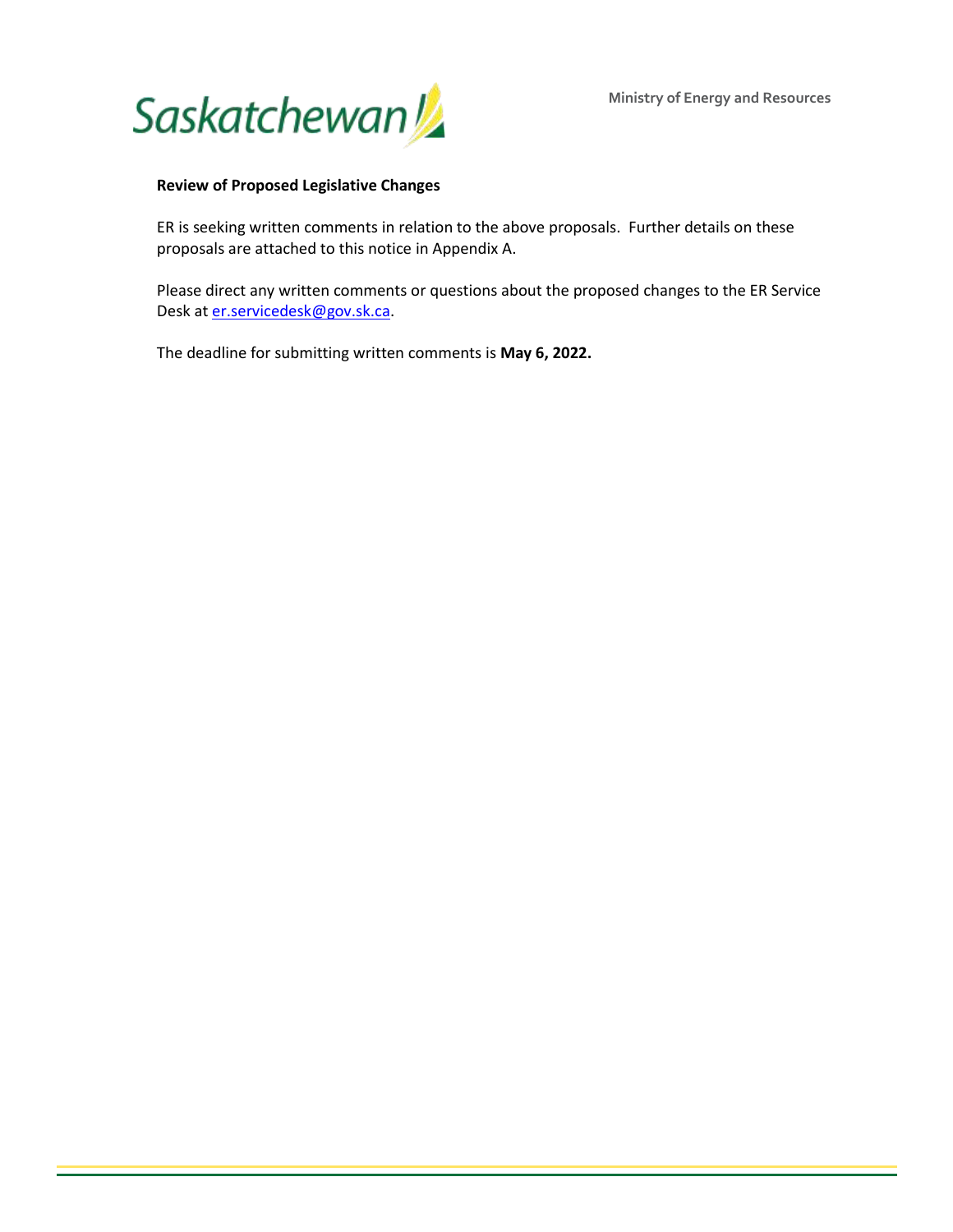## **APPENDIX A**

## **1. Power for the Board to hear cases regarding delinquent surface rights compensation and to issue orders demanding payment of the arrears**

### **Background:**

The Board is currently unable to provide direct assistance to landowners in recovering unpaid surface lease rentals. At present, the Board conducts hearings for matters such as the rights required by a mineral rights holder (i.e. operator) to enter upon the surface of the land, damage claims, compensation for well sites and flowline easements and rental reviews. However, the SRACA does not grant powers to the Board to conduct hearings in relation to delinquent rentals or issue orders demanding payment of unpaid rentals. A landowner's only recourse is to pursue amounts owing through the courts. Similarly, the Board does not have the ability to enforce the terms and conditions of its own compensation orders.

#### **Proposed Legislative Amendments:**

To assist landowners in recovering delinquent surface rights compensation, an amendment to the SRACA is proposed to enable the Board to issue orders enforcing the payment of annual rentals owing under a surface lease or a Board order. A landowner may make an application containing evidence of non-payment satisfactory to the Board and if the Board determines that a non-payment situation exists it may issue an order upon an operator demanding payment of the arrears. For example, an application:

- may not be made before (3/6/12/[?]) months after the date on which the compensation was due; and
- may not claim more than one year's worth of overdue compensation.

If an operator subsequently provides evidence satisfactory to the Board that it has complied with the order within the specified time frame, the Board may cancel the order. Failing this, the Board will notify ER that an operator has not complied with the order within the specified time frame.

#### **Questions for Consideration:**

- *1. How will these proposed legislative amendments impact you?*
- *2. Is the general framework relating to applications (timeframe, etc.) appropriate? Why or why not?*
- *3. Are there any other implications you wish to raise if these proposed legislative amendments are adopted?*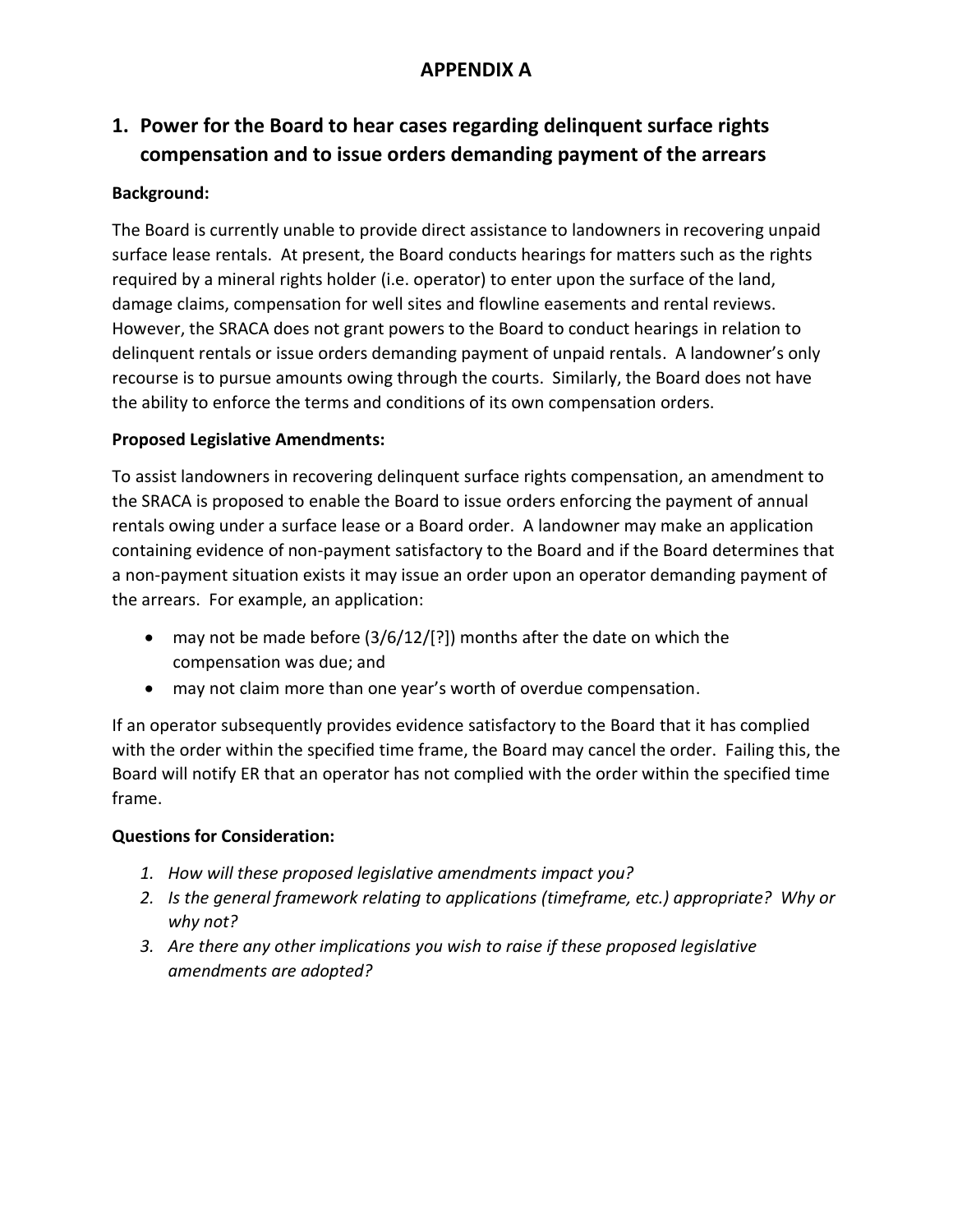## **APPENDIX A**

## **2. Establishing compliance with an order of the Board to be an obligation of a licensee under the OGCA**

### **Background:**

The Board's issuance of an order discussed in item #1 is meant to encourage payment of arrears of surface rights compensation, though it would not affect a licensee's operations as regulated by ER. Suspension of an oil and gas licensee's operations under section 12 of the OGCA is a mechanism that generally motivates them to take positive actions on many issues relating to non-compliance with the OGCA or the regulations thereunder. However, ER currently has no authority under the OGCA to sanction a licensee because it is delinquent in its surface lease compensation obligations.

### **Proposed Legislative Amendment:**

To support the Board in its planned new surface rights compensation enforcement role, it is proposed that the OGCA be amended to make compliance with an order of the Board to be an obligation of a licensee, which will include an order outlined in item #1. Upon notification by the Board that such an order has not been complied with, ER would have the discretion pursuant to sections 11 and 12 of the OGCA to take possible enforcement action for noncompliance with the Act. In connection with this, an amendment to the OGCA would clarify ER's ability to suspend a licence or licences issued pursuant to the OGCA.

Please note that the enforcement measures outlined in items #1 and #2 are intended to prompt payment by an operator and would not guarantee the recovery of arrears of surface rights compensation.

### **Questions for Consideration:**

- *1. How will this proposed legislative amendment impact you?*
- *2. Will suspension of a licence or licences be an effective means of prompting payment of delinquent surface rights compensation? Why or why not?*
- *3. Are there any other implications you wish to raise if this proposed legislative amendment is adopted?*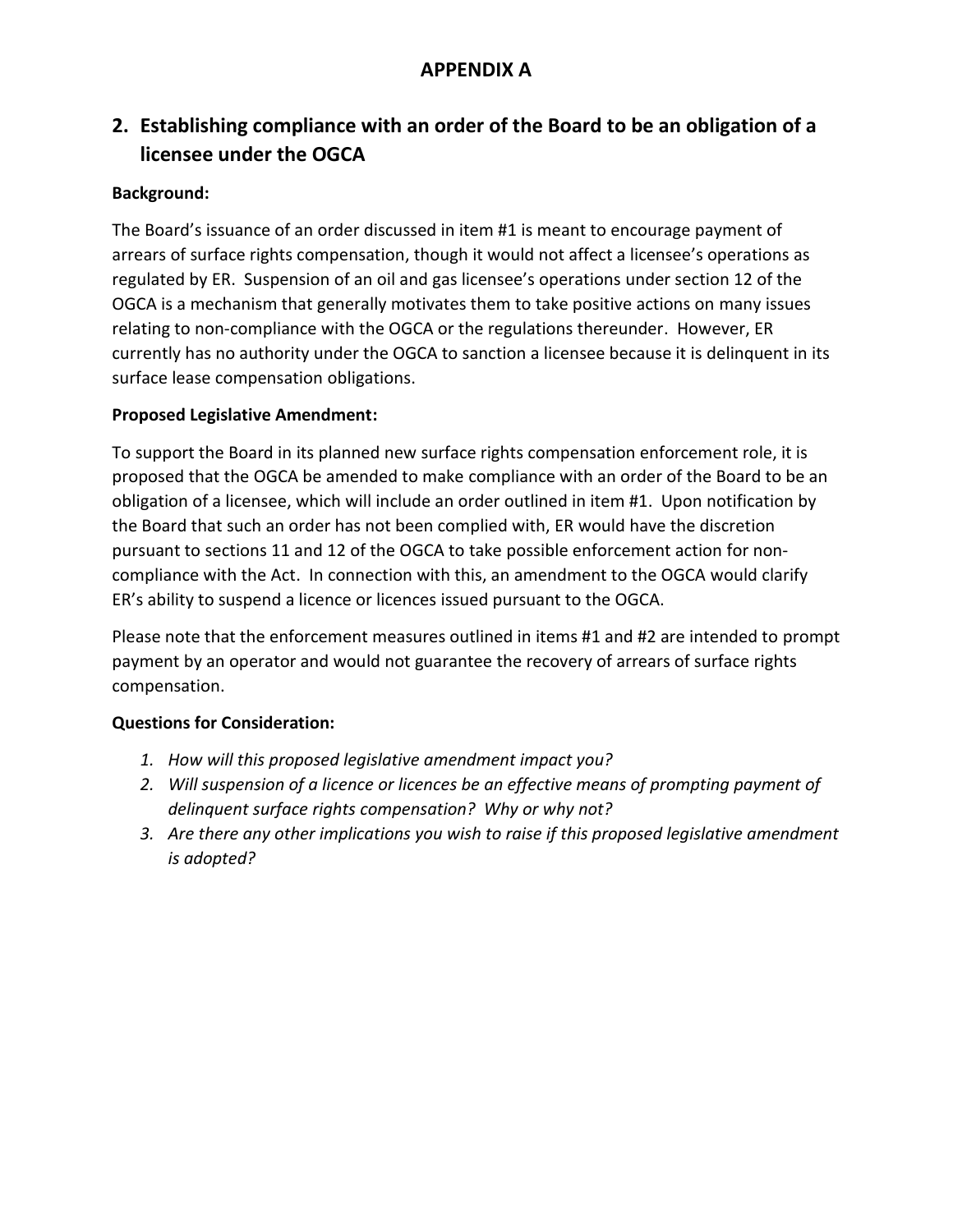### **3. Housekeeping Amendments**

While the primary scope of the proposed legislative changes is outlined in items #1 and #2, ER has identified some miscellaneous changes to the SRACA to update the legislation. Some of them support the amendments outlined in items #1 and #2 while others relate to changes in terminology, removal of redundant sections and the modernization of others.

Also proposed is the removal of those sections of the SRACA dealing with abandonment and reclamation of surface lease sites (sections 55-59). The SRACA came into force in 1968, and these sections reflect the general absence of laws at that time related to the final restoration of well and facility sites. Since that time, comprehensive regulations under the OGCA have been developed to govern this process. The role of the Board contemplated by these sections duplicates the robust, science-based site reclamation process carried out by ER. These sections will be replaced by a provision establishing that the end of a right-of-entry shall coincide with the issuance of an Acknowledgement of Reclamation by ER pursuant to the OGCR and the regulations thereunder.

### **Question for Consideration:**

*1. How will the proposed legislative amendments discussed in paragraph #2 above impact you?*